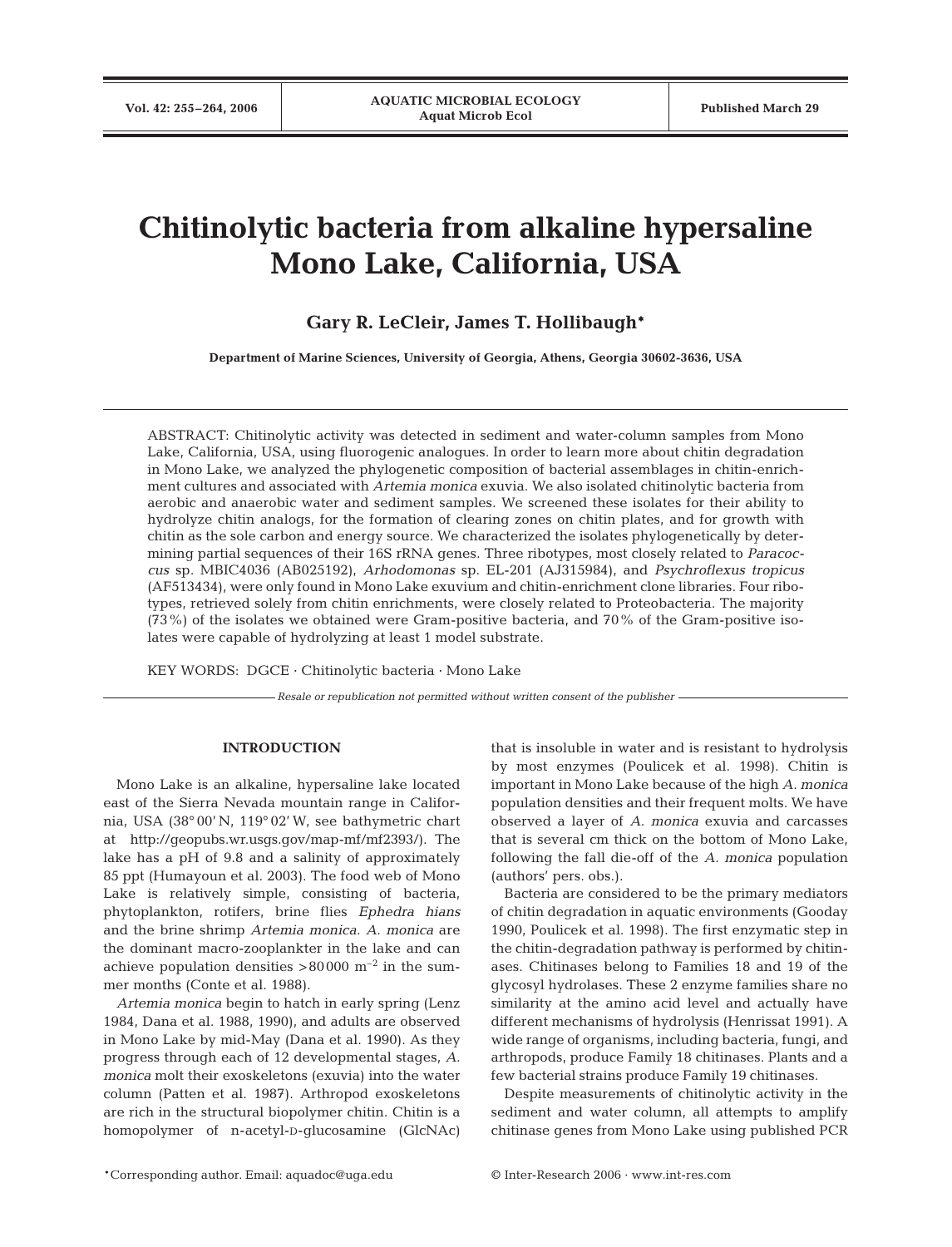(polymerase chain reaction) primers (Cottrell et al. 2000, Ramaiah et al. 2000, LeCleir et al. 2004) have failed. We hypothesized that the inherently diverse nature of chitinase genes and the unusual environment of Mono Lake resulted in chitinase gene sequences that are too divergent to be amplified with PCR primers based on current database entries. Some evidence supporting the idea of unique chitinases is that Mono Lake chitinolytic activity has a pH optimum of  $>8$ , significantly higher than the pH optima of chitinases from other environments (G. R. LeCleir unpubl. data).

In order to learn more about chitin degradation in Mono Lake, we used an approach that avoids the limitations imposed by chitinase primer specificity to characterize chitin-degrading populations. We analyzed the composition of the mixed microbial assemblage responding to chitin enrichments by using PCR amplification of 16S rRNA genes and denaturing gradient gel electrophoresis (DGGE; Muyzer et al. 1993) or by cloning and sequencing PCR-amplified 16S rRNA genes. We compared the bacterial assemblage from enrichment experiments with the assemblage associated with *Artemia monica* and *Ephedra hians* exuvia collected from Mono Lake surface water. We used standard culturing techniques and media selective for chitin degraders to obtain isolates that were then screened for their ability to hydrolyze the fluorogenic chitinase substrate analogs methylumbelliferyl-diacetylchitobioside (MUF-DC) and methylumbelliferyl-triacetylchitotrioside (MUF-TC) and for their ability to hydrolyze colloidal crab shell chitin. Isolates were probed for chitinase genes using published primer sets (Cottrell et al. 2000, LeCleir et al. 2004) and categorized phylogenetically based on their 16S rRNA gene sequences.

## **MATERIALS AND METHODS**

**MUF hydrolysis in Mono Lake samples.** Chitinase activity was assayed in water samples from 5, 15, 20 and 35 m; and in oxic and anoxic sediments collected in February, March, April, May, and June 2002. Mono Lake had been meromictic for 7 yr at the time of sampling. Physiochemical conditions in the lake and watercolumn profiles of physicochemical variables for these sampling dates are reported in Hollibaugh et al. (2005). Water samples were collected at Stn 6 (37° 57.822' N, 119°01.305' W) from discrete depths using a Niskin sampler. Gas-tight bottles were filled from the Niskin sampler leaving no head space and taking care to prevent oxygenation of the sample, then stored in the dark, on ice or at 4°C until assayed (within 4 h of sample collection). We used the fluorogenic chitin analogue MUF-DC (Sigma) for routine measurements in Mono Lake samples. Although this substrate may be hydrolyzed by other enzymes (for example lysozyme; Vollan et al. 1999), we assume that it represents chitinolytic activity in our samples. Triplicate MUF-DC hydrolysis assays were performed in 15 ml centrifuge tubes with 4.5 ml of Mono Lake water and 0.5 ml of 0.1 mM MUF-DC (initially dissolved in dimethyl formamide to a concentration of 5 mM and then diluted in autoclaved and filter-sterilized Mono Lake water). Samples were incubated at 4 and 20°C in order to negate differences in chitinolytic activity resulting from different environmental temperatures at the time of sample collection.

Sediment was collected from Stn 6 (37° 57.822' N, 119° 01.305' W, 39 m depth), where the overlying water was anoxic, and from a station north of Stn 6 near Paoha Island, where physical characteristics of the sediment were similar to those at Stn 6 (soupy, organicrich mud of similar grain size and porosity), but where the overlying water was oxygenated  $(O<sub>2</sub>$  concentration  $>1$  mg l<sup>-1</sup> as determined with a YSI oxygen meter equipped with a Clark-type electrode, bottom depth from 10 to 15 m). Sediment was collected using an Eckman grab, then surficial sediment was skimmed from the undisturbed sediment–water interface of the sample with a plastic spoon, placed in a glass jar with an air-tight cap, and stored on ice until the assays were performed (within 4 h). Triplicate sets of tubes containing 2.5 ml of autoclaved and filter-sterilized Mono Lake water and 2.0 ml of sediment were amended with 0.5 ml of 0.1 mM MUF-DC, then incubated at 20 and 4°C with shaking (100 rpm) for 3 or 96 h, respectively.

Fluorescence of 0.2 ml of sample in 1.8 ml of carbonate buffer (pH 9.7) was measured at 365 nm excitation and 460 nm emission using a Hoefer DynaQuant fluorometer. All environmental measurements of MUF-DC hydrolysis were performed in triplicate. MUF-DC hydrolysis was linear for at least 3 d in pilot experiments with water samples, and comparison of hydrolysis rates in filtered versus whole-water samples indicated that the bulk of the activity  $(>90\%)$  was associated with particles (authors' unpubl. data).

**Exuvium assemblage.** The microbial assemblage associated with brine shrimp and brine fly exuvia was examined using a sample collected in November 2004 immediately following the fall die-off of the *Artemia monica* population. Exuvia floating on the lake's surface were collected with a plankton net. DNA was extracted and analyzed by PCR/DGGE, and cloning of 16S rRNA genes was as described below. Data from this sample were compared to data obtained from chitin-enrichment experiments.

**Enrichment cultures.** We prepared 2 replicates of enrichment cultures in 1 l glass bottles using 500 ml of water for each bottle. Water was collected in February 2002 from 5 m (aerobic) or 35 m (anaerobic) at Stn 6. This experiment was performed in February because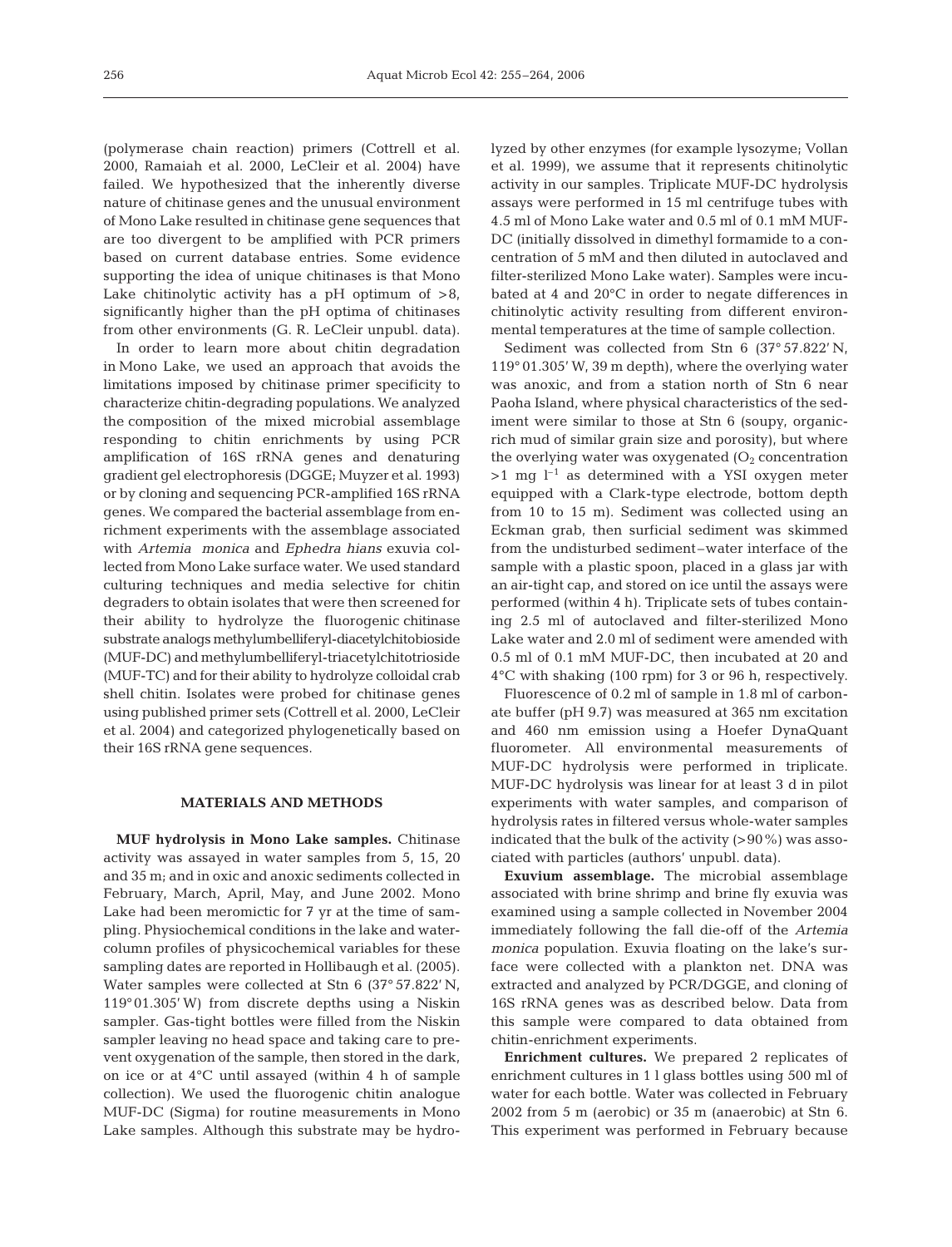there are no brine shrimp in the water column at this time of year, thereby eliminating *Artemia monica* chitin from control samples. Most of the sample (450 ml) was passed through ashed GF/F filters (Whatman). The filtrate was then mixed with the remaining 50 ml of whole, unfiltered Mono Lake water. Experimental treatments were amended with  $0.5$  g  $l^{-1}$  autoclaved crab shell chitin (Sigma), while controls received no chitin. Bottles were wrapped in aluminum foil and incubated at *in situ* temperatures (4°C) in the dark. The anaerobic samples were manipulated in a Coy anaerobic chamber (Grass Lake).

Following a 4 wk incubation, water was filtered through a 0.22 µm Sterivex filter cartridge until the filter clogged (~250 ml of sample) to collect bacterial cells. The particulate chitin in experimental treatments was not removed prior to filtration to prevent the exclusion of bacteria attached to chitin particles. Sample water was expelled from the Sterivex cartridges, 1.8 ml of lysis buffer (50 mM Tris [pH 8.3], 40 mM EDTA, and 0.75 M sucrose) was added, and then the cartridges were stored at –80°C until processed.

**Enumeration.** The abundance of bacteria in all treatments of the chitin-enrichment experiment was determined at the beginning and end of the incubation. Samples for enumeration were preserved with 2% (final concentration) filtered formalin. Bacteria were enumerated by epifluorescence microscopy using 4',6 diamidino-2-phenylindole (DAPI) following a protocol modified slightly from that of Porter & Feig (1980). Sample (0.75 ml), DAPI solution (0.75 ml of 0.003% w/v), and filter-sterilized, 10% acetic acid (0.1 ml, we have found that this enhances staining of these samples) were combined and filtered, after 7 min of incubation, onto black, 0.2 µm pore size membrane filters (Osmonics), then counted using a Leica DMRXA microscope equipped with epifluorescence optics. At least 10 fields and 300 cells were counted per slide.

**DNA extraction, purification, and PCR/DGGE.** DNA was extracted from Sterivex cartridges as described previously (Ferrari & Hollibaugh 1999). Briefly, 40 µl of lysozyme  $(50 \text{ mg ml}^{-1})$  was added to each cartridge, and the cartridges were incubated for 60 min at 37°C. Then, 50 µl of Proteinase K (20 mg ml<sup>-1</sup>) and 100 µl of a 20% (w/v) solution of sodium dodecyl sulfate were added to each cartridge, and the cartridges were incubated at 55°C for 2 h. DNA was purified from 800 µl of the lysate by sequential extraction with 800 µl of phenol/chloroform/isoamyl alcohol (25:24:1), chloroform/isoamyl alcohol (24:1), and, finally, n-butanol. The aqueous phase was added to a Centricon-100 concentrator (Amicon), mixed with 500 µl of TE buffer (10 mM Tris and 1 mM EDTA, pH 8.0), and centrifuged at  $1000 \times g$  for 10 min. Next, 500 µl of TE was added to the Centricon-100 concentrator, and the mixture was centrifuged for another 10 min.

PCR, for DGGE analysis, was performed using the GC-clamped 340-356F and fluorescein-labeled 517- 533R primer set (Bano & Hollibaugh 2000). PCR conditions were similar to those used by Ferrari & Hollibaugh (1999). PCR products were quantified by the Hoechst dye assay (Paul & Myers 1982). DGGE was performed on a 6.5% polyacrylamide gel with a 45 to 65% denaturing gradient using a CBS Scientific DGGE apparatus. Gels were loaded with 400 ng of PCR product per lane, then electrophoresed at 75 V  $(3.75 \text{ V cm}^{-1})$  for 15 h in 1× TAE buffer (40 mM Tris, 20 mM sodium acetate, 1 mM EDTA [pH adjusted to 7.4 with acetic acid]) at a constant temperature of 60°C. PCR products in the DGGE gels were visualized using an FMBIO II gel scanner (Hitachi) set to measure fluorescein fluorescence. Selected bands were excised and sequenced on an ABI 310 genetic analyzer with the 340-356F primer.

**Gel analysis.** Gel analysis was performed using the Molecular Analyst–Fingerprint Plus software (BioRad, Version 1.12). Phylotypes, defined as bands recognized by the software, were counted for each sample lane. Bands were scored as present or absent at each position. The 20 bands in the 10 samples were ordinated with non-metric multidimensional scaling (MDS), using the ViSta software program (Version 5.6, http://forrest.psych.unc.edu/research/index.html). The MDS was constrained to a 2-dimensional solution and was run from 1000 randomized starts to avoid local minima. The run with the lowest value of stress among these randomized starts was used for analysis.

**Clone libraries.** Clone libraries were constructed from PCR amplicons produced using the bacteria primer set 9F and 1492R (Lane 1991, Weisburg et al. 1991). PCR product was verified on an agarose gel, and products of the expected size were extracted using the QiaQuick gel extraction kit (Qiagen) and cloned into *Escherichia coli* using the TOPO TA cloning kit for sequencing (Invitrogen). We randomly selected 20 clones from each library. Cloned inserts were sequenced at the University of Georgia's Molecular Genetics Instrumentation Facility (MGIF) on an ABI 3700 genetic analyzer (Applied Biosystems) with the 9F primer. Sequences were cut to 800 bp in length and queried against GenBank using BLASTN. Database sequences with highest BLASTN similarity values were imported and compared to cloned sequences using the GAP tool of the Wisconsin package, Version 10.2 (Accelrys).

**Culturing and phylogeny of chitinolytic isolates.** Chitinolytic bacteria were isolated from water and sediment samples, as well as from chitin-enrichment experiments. Samples (0.1 ml) were spread on chitin thin-layer R2A plates (Suzuki et al. 1997) or on plates containing colloidal chitin prepared from pulverized,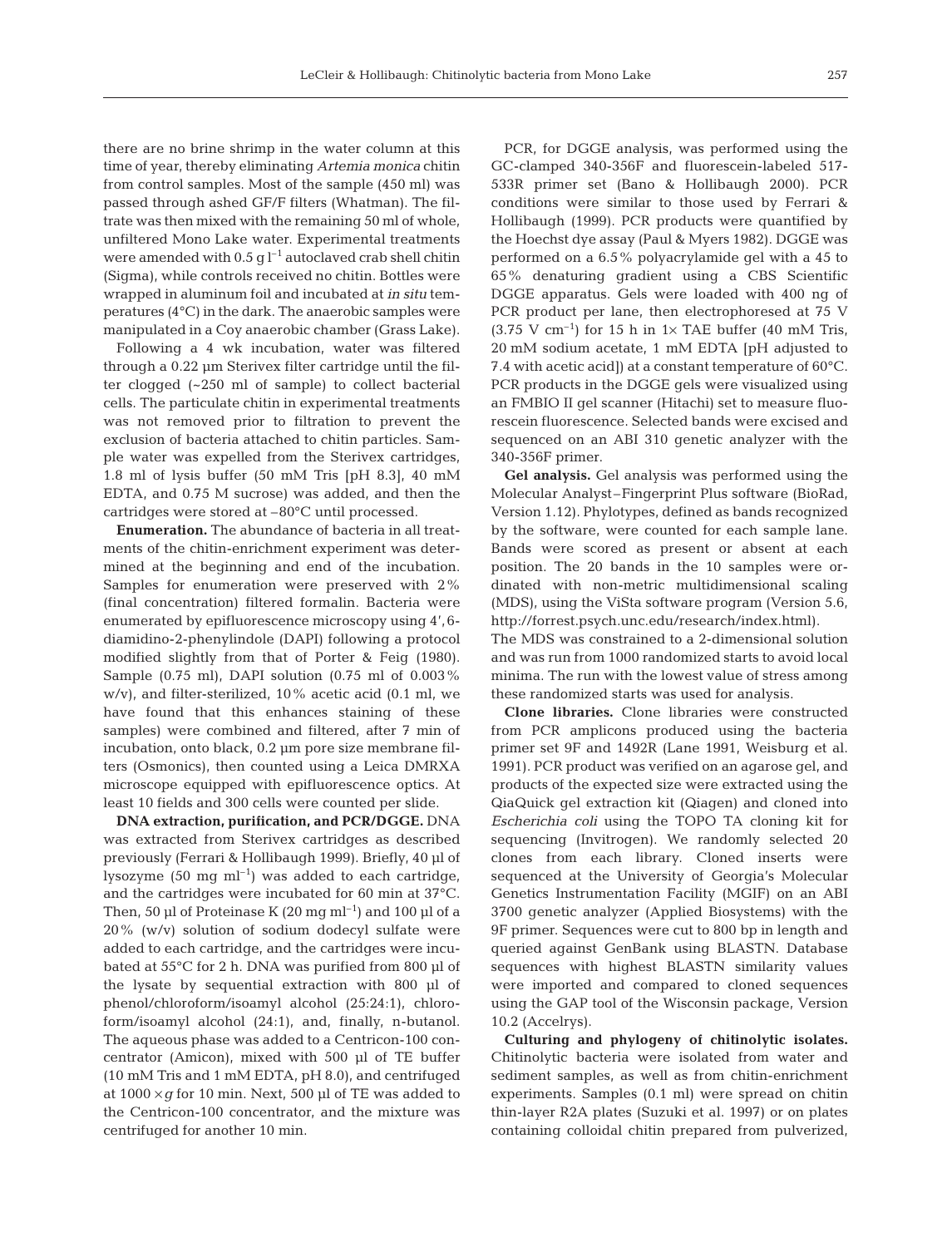particulate crab shell chitin (Sigma) as the sole carbon and energy source. All plates were made using artificial Mono Lake water (Blum et al. 1998). Although some colonies showed clearing zones indicating production of soluble chitinase, most did not, so colonies were selected randomly after 2 wk growth at 20°C. Isolates were re-streaked twice on fresh R2A plates, then on plates containing only chitin as a carbon and energy source, and, finally (if they grew on the chitin-only plate), on another R2A plate. Anaerobes were cultured in a Coy anaerobic chamber.

Cells from purified strains were lysed in ultra-pure water by boiling. The lysate was centrifuged briefly to collect cellular debris at the bottom of the tube, and PCR was performed using the supernatant as template. No further sample manipulations were necessary for successful PCR using the bacteria primer set 9F and 1492R. PCR products were cleaned using the Qiaquick PCR cleanup kit (Qiagen) and then sequenced on an ABI 310 genetic analyzer using a BigDye terminator cycle sequencing kit (Applied Biosystems) with the 9F primer. Sequences were queried (BLASTN) against the GenBank database, and closest relative sequences were compared to isolate sequences using the GAP tool of the Wisconsin package, Version 10.2 (Accelrys).

**Tests for chitinase.** Overnight cultures of all isolates were transferred to 96 well plates containing liquid R2A media and autoclaved, particulate chitin; they were then incubated overnight at 20°C to induce chitinolytic activity. The following morning wells were amended with MUF-DC or MUF-TC (10 µM final concentration) and incubated for 24 h. Fluorescence (indicating chitinolytic activity) was detected visually using a UV trans-illuminator (UVP).

Chitin plates were routinely inspected to see if clearing zones were formed around individual colonies that would indicate production of soluble chitinase. We also attempted to amplify chitinase genes from Mono Lake isolates and from enrichment cultures using PCR

Table 1. Summary of methylumbelliferyl-diacetylchitobioside (MUF-DC) hydrolysis rates in Mono Lake on April 14, 2002. Water samples were collected in different depths at Stn 6. Oxic sediment is sediment overlain by oxygenated water, and anoxic sediment is sediment overlain by anoxic water. Incubations were performed at 4°C. Activity in water-column samples was measured in  $\mu$ mol  $l^{-1}$  h<sup>-1</sup>, and in sediment samples in  $\upmu \text{mol g}^{-1}$   $\text{h}^{-1}$ 

| Sample location | Chitinase activity |
|-----------------|--------------------|
| 5 <sub>m</sub>  | $5.39 \pm 0.85$    |
| 15 <sub>m</sub> | $2.94 \pm 0.00$    |
| 25 <sub>m</sub> | $3.92 + 1.70$      |
| 35 <sub>m</sub> | $5.88 + 1.47$      |
| Oxic sediment   | $0.14 \pm 0.015$   |
| Anoxic sediment | $0.45 \pm 0.022$   |

primers targeting Family 18, Group I chitinases, as described in LeCleir et al. (2004). We constructed phylogenetic trees of the isolates using 16S rRNA gene sequences; we then selected representative isolates for PCR screening based on tree topology and whether or not they hydrolyzed 1 of the MUF substrates. Representatives of all of the major groups of isolates (all of the  $\alpha$ and γ-Proteobacteria isolates, 23 of the Gram-positive isolates) were screened using these chitinase primers.

## **RESULTS**

#### **Chitinase activity in Mono Lake**

Chitinolytic activity, as measured by the hydrolysis of MUF-DC, was detected at all depths sampled in the water column and in both sediment samples on all sampling expeditions. Chitinolytic activity in the sediment was always higher than in the water column (Table 1). Water-column rates of MUF-DC hydrolysis were 0.6 to 1.6 and 0.5 to 5.9 nmol  $h^{-1}$  ml<sup>-1</sup> for 4 and 20 $^{\circ}$ C incubations, respectively. Rates of MUF-DC cleavage in sediment slurries were 3.3 to 81.1 and 137 to 874 nmol  $h^{-1}$  $g^{-1}$  dry sediment for 4 and 20 $^{\circ}$ C incubations, respectively. Reaction *Q*<sup>10</sup> values calculated from these data ranged from 1.8 to 4.8 for water-column samples and 3.0 to 9.3 for sediment samples. Chitinolytic activity increased dramatically in May, coincident with the emergence, development, and subsequent molting of brine shrimp *Artemia monica* nauplii (Fig. 1).

#### **Exuvium assemblage**

We obtained 25 sequences from the Mono Lake exuvium clone library (Table 2). These sequences



Fig. 1. *Artemia monica*. Temporal variation of MUF-DC hydrolysis rates in samples of Stn 6 sediments during the development of *A. monica* population. Star indicates the approximate appearance of adult *A. monica* in Mono Lake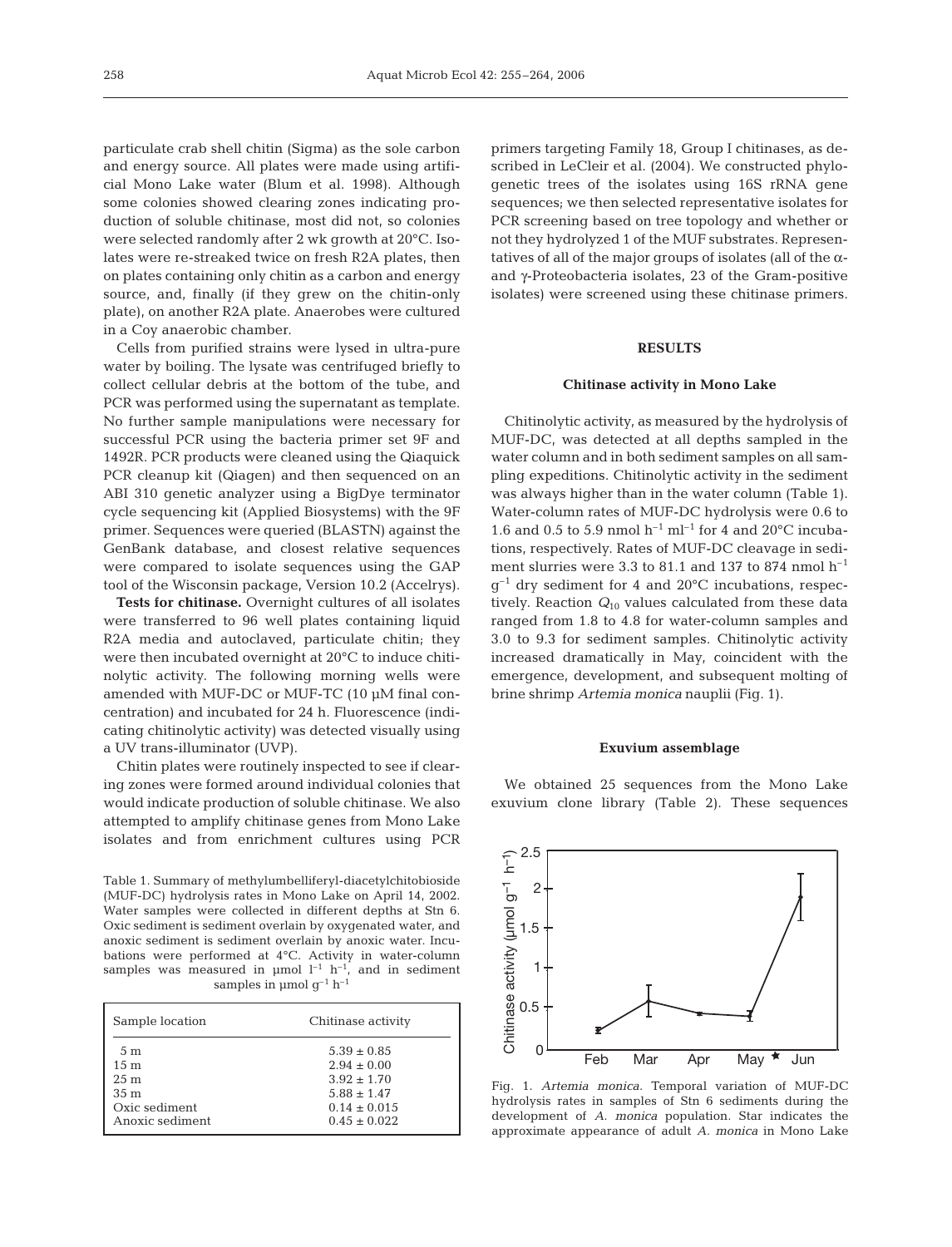Table 2. Summary of 16S rDNA sequences obtained from clone libraries. Accession numbers and phylogenetic affiliations are for closest relatives and determined by the BLASTN program of the National Center for Biotechnology Information. Symbols in the column 'Multi source?' indicate ribotypes retrieved from different samples across Tables 2 & 5. Symbols are placed next to sequences that appeared in multiple enrichments, clone and isolate libraries (and none of the control libraries). Percent identities were determined using the GAP program of the Wisconsin package (CFB: cytophaga-flavobacter-bacteroides)

| Closest                                                   | Accession            | Phylogenetic                                         | Multi             | Number of                      | Percent       |  |
|-----------------------------------------------------------|----------------------|------------------------------------------------------|-------------------|--------------------------------|---------------|--|
| relative                                                  | number               | affiliation                                          | source?           | sequences                      | similarity    |  |
| 5 m, Chitin-enrichment 1 (20 clones)                      |                      |                                                      |                   |                                |               |  |
| Gamma-Proteobacterium N10                                 | AF250323             | $\gamma$ -Proteobacteria                             | $\qquad \qquad -$ | 9                              | 97.5-97.9     |  |
| Nitrumincola lacisaponis                                  | AY567473             | $\gamma$ -Proteobacteria                             | $=$               | $\mathbf{1}$                   | 89            |  |
| Microbulbifer sp. Th/B/38                                 | AY224196             | γ-Proteobacteria                                     | <b>TM</b>         | 4                              | $91.9 - 92.1$ |  |
| Unidentified Proteobacterium                              | AB015518             | ε-Proteobacteria                                     |                   | $\mathbf{1}$                   | 90            |  |
| Caulobacter sp.                                           | AJ227811             | $\alpha$ -Proteobacteria                             |                   | $\mathbf{1}$                   | 95            |  |
| Lake Nakuru isolate 52N3                                  | X92134               | $\gamma$ -Proteobacteria                             |                   | $\mathbf{1}$                   | 99            |  |
| Paracoccus sp. MBIC4036                                   | AB025192             | $\alpha$ -Proteobacteria                             | □                 | $\mathbf{1}$                   | 96            |  |
| Gamma-Proteobacterium EHK-1                               | AF228694             | $\gamma$ -Proteobacteria                             |                   | $\mathbf{1}$                   | 92            |  |
| Arhodomonas sp. EL-201                                    | AJ315984             | $\gamma$ -Proteobacteria                             | $\bullet$         | $\mathbf{1}$                   | 92            |  |
| 5 m, Chitin-enrichment 2 (20 clones)                      |                      |                                                      |                   |                                |               |  |
| Rhodobaca bogoriensis str. LBB2                           | AF384205             | $\alpha$ -Proteobacteria                             | Δ                 | 9                              | $96.3 - 98.9$ |  |
| Microbulbifer sp. Th/B/38                                 | AY224196             | $\gamma$ -Proteobacteria                             | TM                | $\mathbf{1}$                   | 91            |  |
| Bacteroidetes bacterium GMDsbC7                           | AY162093             | <b>Bacteroidetes</b>                                 |                   | $\overline{2}$                 | $85.5 - 86$   |  |
| Unidentified Proteobacterium                              | AB015518             | ε-Proteobacteria                                     |                   | 6                              | $88.3 - 89.3$ |  |
| Psychroflexus tropicus                                    | AF513434             | Flavobacteria                                        |                   | $\mathbf{1}$                   | 92<br>97      |  |
| Alcanivorax sp. OM-2                                      | AB053128             | $\gamma$ -Proteobacteria                             |                   | $\mathbf{1}$                   |               |  |
| 35 m, Chitin-enrichment (20 clones)                       |                      |                                                      |                   |                                |               |  |
| Thiomicrospira sp. JB-A1F                                 | AF013976             | γ-Proteobacteria                                     |                   | 2                              | $97.7 - 97.8$ |  |
| Nitrumincola lacisaponis                                  | AY567473             | γ-Proteobacteria                                     | $=$               | 7                              | $93.1 - 99.2$ |  |
| Uncultured bacterium SB-83-CS                             | AJ319865             | <b>Bacteroidetes</b>                                 |                   | 3                              | $85.2 - 88.4$ |  |
| Hailaer soda lake bacterium Z4                            | AF275713             | γ-Proteobacteria                                     |                   | $\mathbf{1}$<br>$\mathbf{1}$   | 94<br>94      |  |
| Gamma-Proteobacterium ML-173<br>Gamma-Proteobacterium N10 | AF140006<br>AF250323 | $\gamma$ -Proteobacteria<br>$\gamma$ -Proteobacteria |                   | $\mathbf{1}$                   | 94            |  |
| Alkalliphilus auruminator                                 | AB037677             | Clostridia                                           |                   | $\mathbf{1}$                   | 89            |  |
| Thialkalimicrobium sibericum                              | AF126549             | $\gamma$ -Proteobacteria                             |                   | $\overline{2}$                 | $90.6 - 91.1$ |  |
| Idiomarina fontislapidosi                                 | AY526861             | $\gamma$ -Proteobacteria                             |                   | $\mathbf{1}$                   | 92            |  |
| Crater Lake isolate 11C1                                  | X92129               | γ-Proteobacteria                                     |                   | $\mathbf{1}$                   | 95            |  |
| 5 m, Control (20 clones)                                  |                      |                                                      |                   |                                |               |  |
| Lewinella nigricans                                       | AF039294             | Sphingobacteria                                      |                   | 3                              | $83.0 - 83.5$ |  |
| Unidentified actinobacterium d13                          | AJ292034             | Actinobacteridae                                     |                   | $\mathbf{1}$                   | 94            |  |
| Chloroplast Picocystis salinarum                          | AF125173             | Chlorophyta                                          |                   | 7                              | $97.2 - 97.8$ |  |
| Uncultured bacterium SB-83-CS                             | AJ319865             | <b>Bacteroidetes</b>                                 |                   | 3                              | 87.8-88.6     |  |
| Legionella adelaidensis                                   | Z49716               | $\gamma$ -Proteobacteria                             |                   | $\overline{c}$                 | 87.4-88.4     |  |
| Sulfur-oxidizing bacterium OAII2                          | AF170423             | $\gamma$ -Proteobacteria                             |                   | $\mathbf{1}$                   | 85            |  |
| Lake Nakuru isolate 19N1                                  | X92149               | $\gamma$ -Proteobacteria                             |                   | $\mathbf{1}$                   | 98            |  |
| Uncultured bacterium gene                                 | AB062814             | Verrucomicrobia                                      |                   | $\mathbf{1}$                   | 86            |  |
| Pirellula sp.                                             | X81940               | Planctomycetacia                                     |                   | $\mathbf{1}$                   | 94            |  |
| 35 m, Control (19 clones)                                 |                      |                                                      |                   |                                |               |  |
| Thiomicrospira sp. JB-A1F                                 | AF013976             | $\gamma$ -Proteobacteria                             |                   | 4                              | $81.3 - 97.8$ |  |
| Uncultured bacterium SB-83-CS                             | AJ319865             | <b>Bacteroidetes</b>                                 |                   | 7                              | $88.4 - 88.6$ |  |
| Chloroplast Picocystis salinarum                          | AF125173             | Chlorophyta                                          |                   | $\overline{2}$                 | 98            |  |
| Bacteroidetes bacterium GMDJE10E6                         | AY162091             | <b>Bacteroidetes</b>                                 |                   | $\overline{2}$                 | $89.3 - 90.8$ |  |
| Unidentified actinobacterium d13                          | AJ292034             | Actinobacteridae                                     |                   | $\mathbf{1}$                   | 95            |  |
| Brumimicrobium glaciale                                   | AF521195             | Flavobacteria                                        |                   | $\mathbf{1}$<br>$\overline{2}$ | 90            |  |
| Firmicutes str. ikaite c10                                | AJ431334             | Firmicutes                                           |                   |                                | $93 - 95.7$   |  |
| Exuvium sample (25 clones)                                |                      |                                                      |                   |                                |               |  |
| Arhodomonas sp. EL-201                                    | AJ315984             | $\gamma$ -Proteobacteria                             |                   | 1                              | 96            |  |
| Uncultured bacterium SBR1071                              | AF268996             | Candidate division TM7                               |                   | $\mathbf{1}$                   |               |  |
| Rhodobaca boqoriensis                                     | AF384205             | $\alpha$ -Proteobacteria                             | Δ                 | 6<br>$\mathbf{1}$              | 96            |  |
| Paracoccus sp. MBIC4019<br>Bacterium str. 77003           | AB025190<br>AF227847 | $\alpha$ -Proteobacteria<br>Gram-positive            | □                 | $\mathbf{1}$                   | 96<br>98      |  |
| Triticum aestivum (L.) partial chloroplast AJ239003       |                      | Streptophyta                                         |                   | $\mathbf{1}$                   | 96            |  |
| Vibrio metschnikovii (CIP 69.14T)                         | X74711               | γ-Proteobacteria                                     | $\circledcirc$    | $\mathbf{1}$                   | 98            |  |
| Gamma-Proteobacterium M12-26A                             | AY730246             | $\gamma$ -Proteobacteria                             |                   | $\mathbf{1}$                   | 99            |  |
| Gamma-Proteobacterium HTB021                              | AB010859             | $\gamma$ -Proteobacteria                             |                   | $\mathbf{1}$                   | 93            |  |
| Plesiocystis pacifica                                     | AB083432             | δ-Proteobacteria                                     |                   | $\mathbf{1}$                   | 90            |  |
| Chlorella mirabilis                                       | X65100               | Chlorophyta                                          |                   | $\mathbf{1}$                   | 93            |  |
| Halomonas sp. 18bAG                                       | AJ640133             | γ-Proteobacteria                                     |                   | $\mathbf{1}$                   | 98            |  |
| Roseobacter sp. TM1038                                    | AF384205             | $\alpha$ -Proteobacteria                             |                   | $\mathbf{1}$                   | 97            |  |
| Vibrio sp. M12-2C                                         | AY730244             | $\gamma$ -Proteobacteria                             |                   | $\mathbf{1}$                   | 99            |  |
| Natronohydrobacter thiooxidans                            | AJ132383             | $\alpha$ -Proteobacteria                             |                   | 3                              | 97            |  |
| Psychroflexus tropicus                                    | AF513434             | <b>CFB</b>                                           |                   | $\mathbf{1}$                   | 92            |  |
| Bacteroidetes bacterium MO54                              | AY553122             | CFB                                                  |                   | $\mathbf{1}$                   | 89            |  |
| Vibrio metschnikovii (NCTC 11170)                         | X74712               | $\gamma$ -Proteobacteria                             | $^{\circledR}$    | $\mathbf{1}$                   | 98            |  |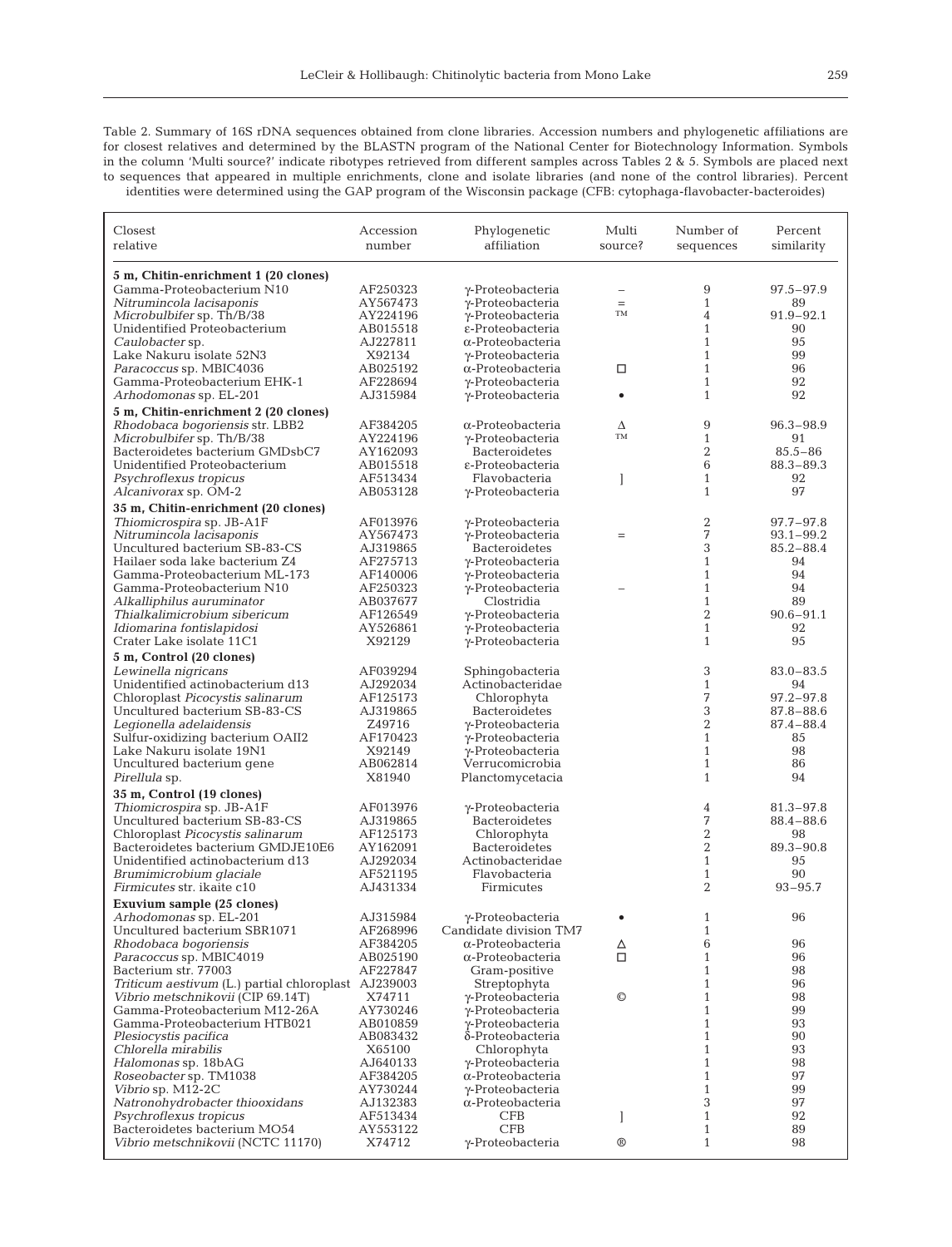were from a variety of bacterial groups, including cytophaga-flavobacter-bacteria (CFB), α-, δ- and γ-Proteobacteria. Several sequences were obtained from both the exuvium sample and from chitin enrichments. These sequences were most closely related to *Paracoccus* sp. MBIC4036 (AB025192), *Arhodomonas* sp. EL-201 (AJ315984), and *Psychroflexus tropicus* (AF513434). Bacterial assemblages from the exuvium sample, chitin enrichments, and controls were compared by PCR/ DGGE of 16S rRNA genes. Examination of the gel revealed 5 to 7 bands in the exuvium sample that had the same mobility as bands from chitin enrichments (data not shown). Sequences similar to *Vibrio metschnikovii* (X74711, X74712) were found in the exuvium clone library and appeared in our isolate collection.

#### **Enrichment experiments**

Bacterial abundance in the aerobic incubations was significantly higher in chitin enrichments compared to initial and control treatments (Table 3); this was not the case for anaerobic incubations, where differences between control and enrichment treatments were not significant. DGGE banding patterns revealed distinct differences between the microbial assemblages in initial, chitin-amended, and control samples (Fig. 2). Sequences obtained from dominant bands from the different treatments confirmed these differences (Table 4). With the exception of the 5 m chitin enrichment, community profiles of duplicate treatments were similar. The richness of the assemblages of Bacteria in all treatments appeared to be relatively low, with no more than 10 distinct bands present in any treatment (Fig. 2).

Five clone libraries were constructed from 16S rRNA genes amplified from each of the 4 treatments of the chitin-enrichment experiment. Clone libraries were generated for both of the 5 m chitin-enrichment bottles because of the obvious differences in the DGGE community profiles (Fig. 2). Of 20 clones randomly selected for sequencing from each of the libraries, 1 sequencing re-

Table 3. DAPI bacterial counts for initial and final samples from chitin-amended and control treatments of the chitinenrichment experiment. At least 10 fields and 300 cells were counted per slide

| Treatment                             | No. cells ml <sup>-1</sup> ( $\times$ 10 <sup>6</sup> ) |
|---------------------------------------|---------------------------------------------------------|
| $5 \text{ m}$ (T <sub>initial</sub> ) | $4.30 \pm 2.16$                                         |
| 5 m, chitin-amended $(T_{final})$     | $21.62 + 4.59$                                          |
| 5 m, control $(T_{final})$            | $11.18 + 2.59$                                          |
| $35 \text{ m}$ , $(T_{initial})$      | $3.28 + 2.27$                                           |
| 35 m, chitin-amended $(T_{final})$    | $16.39 + 2.27$                                          |
| 35 m, control $(Tfinal)$              | $15.46 + 4.04$                                          |

action failed, resulting in 19 sequences from the 35 m control library. The sequences obtained were most closely affiliated with Clostridia, α- and γ-Proteobacteria, Bacteroidetes, Sphingobacter, Chlorophyta, and Planctomycetaceae (Table 2). Similarities to GenBank sequences ranged between 81.3 and 98.9% (Table 2). Four sequences were retrieved exclusively from chitinamended treatments, suggesting that they are from chitinolytic organisms. The following 4 sequences were most closely affiliated with Proteobacteria sequences: γ-Proteobacterium N10 (AF250323), γ-Proteobacteria strain 4CA *(Nitrumincola lacisponis*, AY567473), an unidentified Proteobacterium (Strain BD1-5, AB015518) and *Microbulbifer* (Strain Th/B/38, AY224196). Cloned sequences with greatest similarity to Strain 4CA and Strain N10 were found in chitin-amended samples incubated under aerobic and anaerobic conditions.



Fig. 2. Image of a denaturing gradient gel electrophoresis (DGGE) gel containing 16S rRNA gene fragments amplified from initial, chitin-amended and control treatments. Phylogeny of numbered bands is shown in Table 4 (1, 2: duplicate treatments)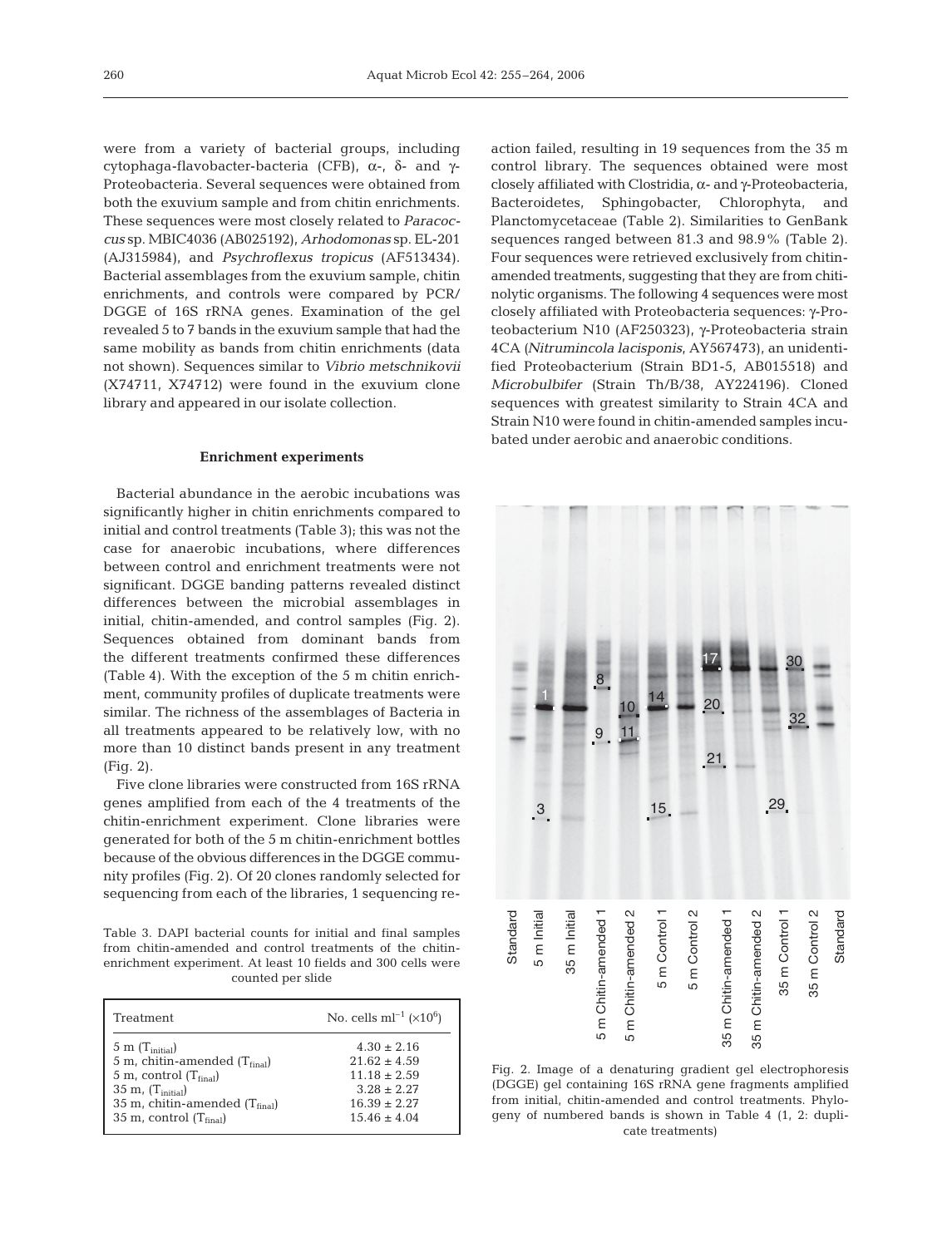Table 4. Phylogeny of dominant band sequences excised from the gel shown in Fig. 2

| Band no. | Treatment                              | Closest relative                  |
|----------|----------------------------------------|-----------------------------------|
| 1        | $5 \text{ m}$ (T <sub>initial</sub> )  | Chloroplast Picocystis salinarum  |
| 3        | $35 \text{ m}$ (T <sub>initial</sub> ) | Bacterium Chibacore 1500          |
| 8        | 5 m, chitin-amended $(Tfinal)$         | Alkalimonas amylolytica           |
| 9        | 5 m, chitin-amended $(T_{final})$      | Rhodobaca bogoriensis strain LBB2 |
| 10       | 5 m, chitin-amended $(Tfinal)$         | Synechococcus sp. MW97C4          |
| 11       | 5 m, chitin-amended $(Tfinal)$         | Rhodobaca bogoriensis strain LBB2 |
| 14       | 5 m, control $(T_{final})$             | Stenotrophomonas maltophilia      |
| 1.5      | 5 m, control $(T_{final})$             | Bacterium Chibacore 1500          |
| 17       | 35 m, chitin-amended $(T_{final})$     | Nitrumincola lacisaponis          |
| 20       | 35 m, chitin-amended $(T_{final})$     | Hymenobacter sp. 29F              |
| 21       | 35 m, chitin-amended $(T_{final})$     | Clostridium litorale              |
| 29       | 35 m, control $(T_{final})$            | Bacterium Chibacore 1500          |
| 30       | 35 m, control $(T_{final})$            | Proteobacterium Dex60-82          |
| 32       | 35 m, control $(T_{final})$            | Thiomicrospira sp.                |

## **Isolates**

A total of 80 isolates were purified, screened for MUF-DC and MUF-TC activity, and sequenced; 46 isolates were capable of hydrolyzing MUF-DC, 49 isolates were capable of hydrolyzing MUF-TC, and 43 isolates were capable of hydrolyzing both MUF-DC and MUF-TC under the conditions tested (Table 5). With the exception of 4 *Vibrio* isolates, none of our isolates caused clearings in the colloidal chitin agar that would indicate production of soluble chitinase. With the exception of the same *Vibrio* isolates, we were unable to amplify chitinase genes from any of the isolates using Family 18, Group 1 chitinase primers.

Table 5. Phylogenetic affiliation of isolates and their ability to hydrolyze chitin analogs. Accession numbers and phylogenetic affiliations are for closest matches (at least 363 bp of informative sequence information) and determined by the BLASTN program of the National Center for Biotechnology Information. Symbols in the column headed 'Multi source?' indicate ribotypes retrieved from different samples across Tables 2 & 5. 'Number of isolates' indicates the number of isolates that had the same closest relative; the range of similarity values for the 16S rRNA gene sequences for these isolates is given in the column headed 'Percent similarity.' The plus and minus symbols indicate that a substrate was or was not, respectively, hydrolyzed by the isolate, and the numbers in parentheses indicate the number of isolates of that ribotype that were active towards the substrate (MUF-DC, MUF-TC: methylumbelliferyl-diacetylchitobioside and -triacetylchitobioside, respectively)

| Closest<br>relative                 | Accession<br>number | Phylogenetic<br>affiliation | Multi<br>source?         | Number of<br>isolates | Percent<br>similarity | MUF-DC                   | MUF-TC   |
|-------------------------------------|---------------------|-----------------------------|--------------------------|-----------------------|-----------------------|--------------------------|----------|
| <b>Aerobic isolates</b>             |                     |                             |                          |                       |                       |                          |          |
| Arctic sea ice bacterium ARK10255   | AF468429            | Flavobacteria               |                          | $\mathbf{1}$          | 92.8                  |                          |          |
| Halomonas sp. A-07                  | AY347310            | γ-Proteobacteria            |                          | 4                     | $96.4 - 99.7$         | $(2) +$                  | $(2) +$  |
| Rhodobaca boqoriensis str. LBB2     | AF384205            | $\alpha$ -Proteobacteria    | Δ                        | 3                     | $95.3 - 98.9$         | $(2) +$                  | $(1) +$  |
| Lake Elmenteita isolate WE1         | X92164              | <b>Bacillales</b>           |                          | 1                     | 98.2                  | $^{+}$                   |          |
| Halomonas sp. EF11                  | AY332559            | γ-Proteobacteria            |                          | 1                     | 95.4                  | $^{+}$                   | $^{+}$   |
| Bacillus sp. ZBAW6                  | AY453415            | <b>Bacillales</b>           |                          | 1                     | 95                    | $+$                      | $^{+}$   |
| Bacillus sp. GSP75                  | AY553091            | <b>Bacillales</b>           |                          | 1                     | 96.9                  | $+$                      | $^{+}$   |
| Gamma-Proteobacterium N10           | AF250323            | $\gamma$ -Proteobacteria    | $\overline{\phantom{0}}$ | 1                     | 95.0                  | $+$                      | $+$      |
| Bacillus sp. T41                    | AB111934            | <b>Bacillales</b>           |                          | 1                     | 97.4                  | $+$                      | $+$      |
| Azospirillum sp. TTI                | AF170353            | $\alpha$ -Proteobacteria    |                          | $\mathbf{1}$          | 86.4                  | $\overline{\phantom{0}}$ |          |
| Alpha Proteobacterium ML-168a       | AF140003            | $\alpha$ -Proteobacteria    |                          | 4                     | $97.6 - 98.1$         | ÷,                       | $(4) +$  |
| Vibrio metschnikovii (NCTC 11170)   | X74712              | $\gamma$ -Proteobacteria    | $^{\circledR}$           | $\overline{2}$        | 98                    | $(2) +$                  | $(2) +$  |
| Vibrio metschnikovii (CIP 69.14T)   | x74711              | $\gamma$ -Proteobacteria    | $\odot$                  | 1                     | 98                    | $+$                      | $^{+}$   |
| <b>Anaerobic isolates</b>           |                     |                             |                          |                       |                       |                          |          |
| Paraliobacillus ryukyuensis         | AB087828            | <b>Bacillales</b>           |                          | 8                     | $92.4 - 94.3$         | $(4) +$                  | $(4) +$  |
| Amphibacillus tropicus              | AF418602            | <b>Bacillales</b>           |                          | 26                    | $86.1 - 94.3$         | $(25) +$                 | $(25) +$ |
| Natronincola histidinovorans        | Y16716              | Clostridia                  |                          | 2                     | $90.8 - 92.7$         | $\overline{\phantom{0}}$ | $(1) +$  |
| Halomonas sp. LBB1                  | AY334093            | $\gamma$ -Proteobacteria    |                          | 1                     | 93.8                  | $\overline{\phantom{0}}$ |          |
| Halomonas sp. A-07                  | AY347310            | $\gamma$ -Proteobacteria    |                          | $\mathbf{1}$          | 99.8                  | $\overline{\phantom{0}}$ | $+$      |
| Hailaer soda lake bacterium F24     | AF275702            | Lactobacillales             |                          | 2                     | $98.8 - 99.2$         | $(2) +$                  | $(2) +$  |
| Marinobacter flavimaris str. SW-145 | AY517632            | $\gamma$ -Proteobacteria    |                          | 1                     | 90.8                  | $^{+}$                   | $^{+}$   |
| Bacillus sp. ZBAW6                  | AY453415            | <b>Bacillales</b>           |                          | 1                     | 95.1                  | $+$                      |          |
| Hailaer soda lake bacterium F10     | AF275698            | <b>Bacillales</b>           |                          | 1                     | 97.4                  |                          |          |
| Bacillus selenitireducens           | AF064704            | <b>Bacillales</b>           |                          | 8                     | $98.3 - 99.8$         | $\overline{\phantom{0}}$ |          |
| Hailaer soda lake bacterium T2      | AF275708            | <b>Bacillales</b>           |                          | 4                     | $97.2 - 99.5$         | $\overline{\phantom{0}}$ |          |
| Uncultured Fusobacteria bacterium   | AJ575990            | Fusobacteria                |                          | 1                     | 89.5                  | $\overline{\phantom{0}}$ |          |
| Vibrio metschnikovii (CIP 69.14T)   | X74711              | $\gamma$ -Proteobacteria    | $\circledcirc$           | $\mathbf{1}$          | 98.4                  | $+$                      | $^{+}$   |
| Tindallia californiensis            | AF373919            | Clostridia                  |                          | 1                     | 96.4                  |                          |          |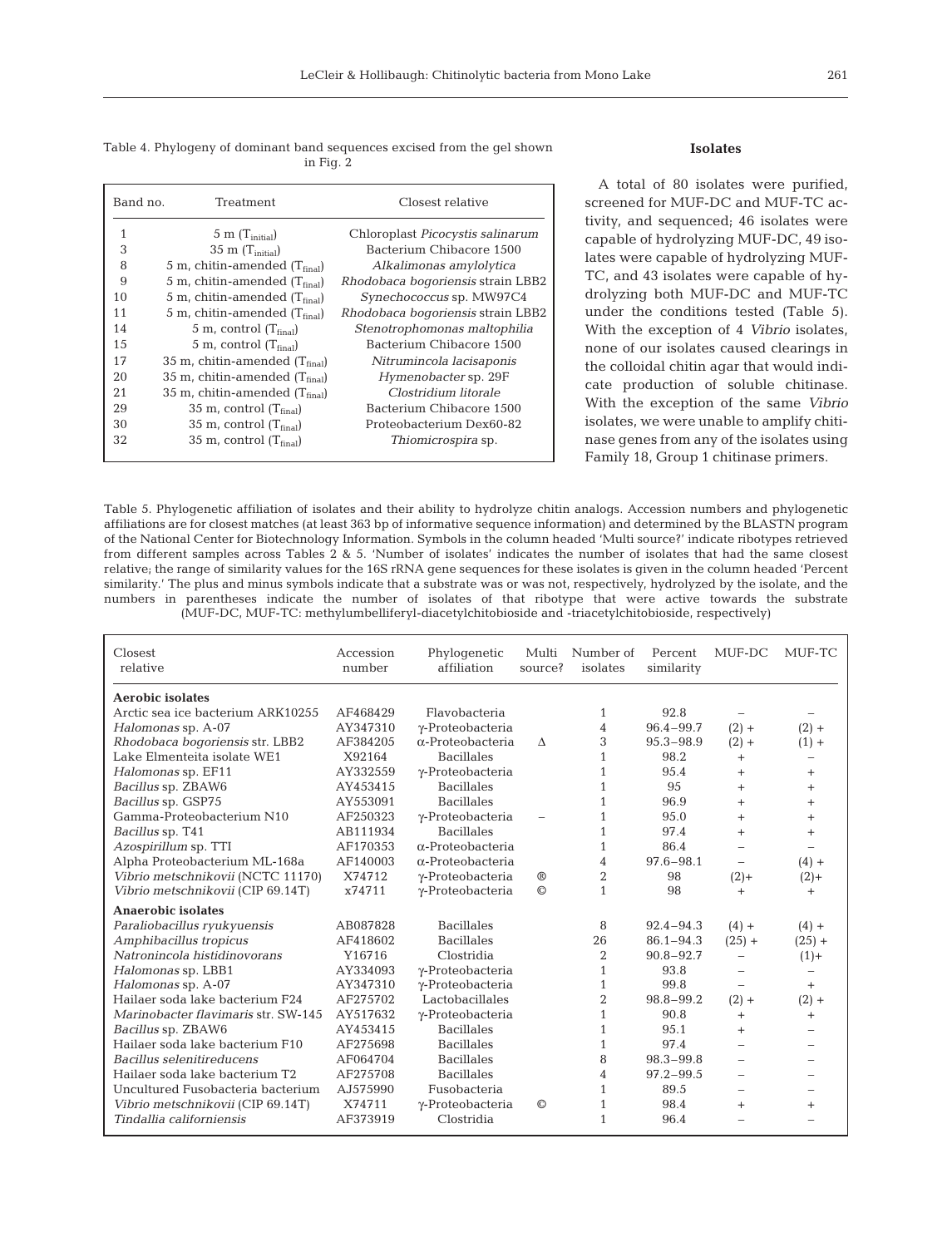

Fig. 3. Plot of sample scores from non-metric multidimensional scaling analysis of DGGE banding patterns from initial, chitin-amended, and control treatments. Final stress was 0.1062. Treatments most similar to one another appear closer on the figure

Sequences of 16S rRNA genes obtained from isolates in this study ranged from 363 to 767 bp in length. Phylogenetic affiliation of isolates included  $\alpha$ - and γ-Proteobacteria, Bacillus, Clostridia, Lactobacillus, and Fusobacteria. These sequences were between 86.1 and 99.8% similar to 16S rRNA gene sequences in Gen-Bank. The majority (73%) of the isolates were members of the Gram-positive group, and 70% of the Gram-positive isolates were capable of hydrolyzing at least 1 of the model substrates (Table 5).

## **DISCUSSION**

In agreement with studies from other environments, chitinase activity is higher in sediments than in the water column of Mono Lake (Herwig et al. 1988, Smucker & Kim 1991). Our data indicate that sediment chitinolytic activity responds to the emergence and development of the *Artemia monica* population in the water column (Fig. 1). The May to June increase in chitinolytic activity may be due to an increase in the abundance of chitinolytic microbes or to up-regulation of chitinolytic protein expression in response to greater substrate availability. Molting arthropods also produce chitinases (Merzendorfer & Zimoch 2003), so chitinolytic activity, especially in the water column, may increase as the number of molting *A. monica* increases.

The ability of isolates to hydrolyze MUF substrates conveys information about the types of chitinases produced by these bacteria. It is assumed that bacteria capable of hydrolyzing MUF-DC produce exo-chitinases and those hydrolyzing MUF-TC produce endochitinases (Cottrell et al. 1999). Microbes hydrolyzing both substrates potentially produce both endo- and exo-chitinases. Although some isolates hydrolyzed only 1 of the chitin analogues, over half of them could hydrolyze both (Table 5). From our results it appears that endo- and exo-chitinolytic activity is evenly distributed in Mono Lake isolates. The production of multiple chitinases by a single organism is well documented (Svitil et al. 1997), and is not surprising given the complex structure of chitin (Gooday 1990, Svitil et al. 1997).

The difficulty we encountered in amplifying chitinases from our chitinolytic isolates is not uncommon (Cottrell et al. 2000). The negative results are likely due to the high variability found within chitinase gene sequences (Svitil & Kirchman 1998). It is also possible that MUF substrates are hydrolyzed by completely different enzymes from those used in chitin degradation. For example, lysozyme is capable of hydrolyzing MUF analogues (Vollan et al. 1999), and may have been responsible for some of the activity we were measuring with them, hence the lack of chitinase gene products in our PCR. Since our isolates were capable of growth on chitin as the sole C and energy source, it seems unlikely that they lack the ability to hydrolyze chitin.

Bacterial abundances increased significantly in aerobic chitin enrichments compared to initial and control treatments; however, bacterial abundances did not increase in anaerobic incubations (Table 3). The addition of nitrogen-rich chitin may have stimulated growth in the surface samples by eliminating the nitrogen limitation that can be characteristic of Mono Lake surface water. Another possibility is that a lack of suitable electron acceptors in the highly reduced bottom water of Mono Lake limited growth in the anaerobic incubations.

The Mono Lake bacterial community appears to respond strongly to chitin enrichment. We obtained 4 sequences from multiple 16S rDNA clone libraries of chitin-amended samples that were not obtained from any of the control bottles. Additionally, MDS analysis of DGGE banding patterns indicates a strong relationship between the presence of chitin and the composition of the bacterial assemblage (Fig. 3). Our results suggest that chitin production by *Artemia monica* may influence the seasonal succession of the microbial community in Mono Lake because of the strongly seasonal population dynamics of *A. monica* (Dana et al. 1990).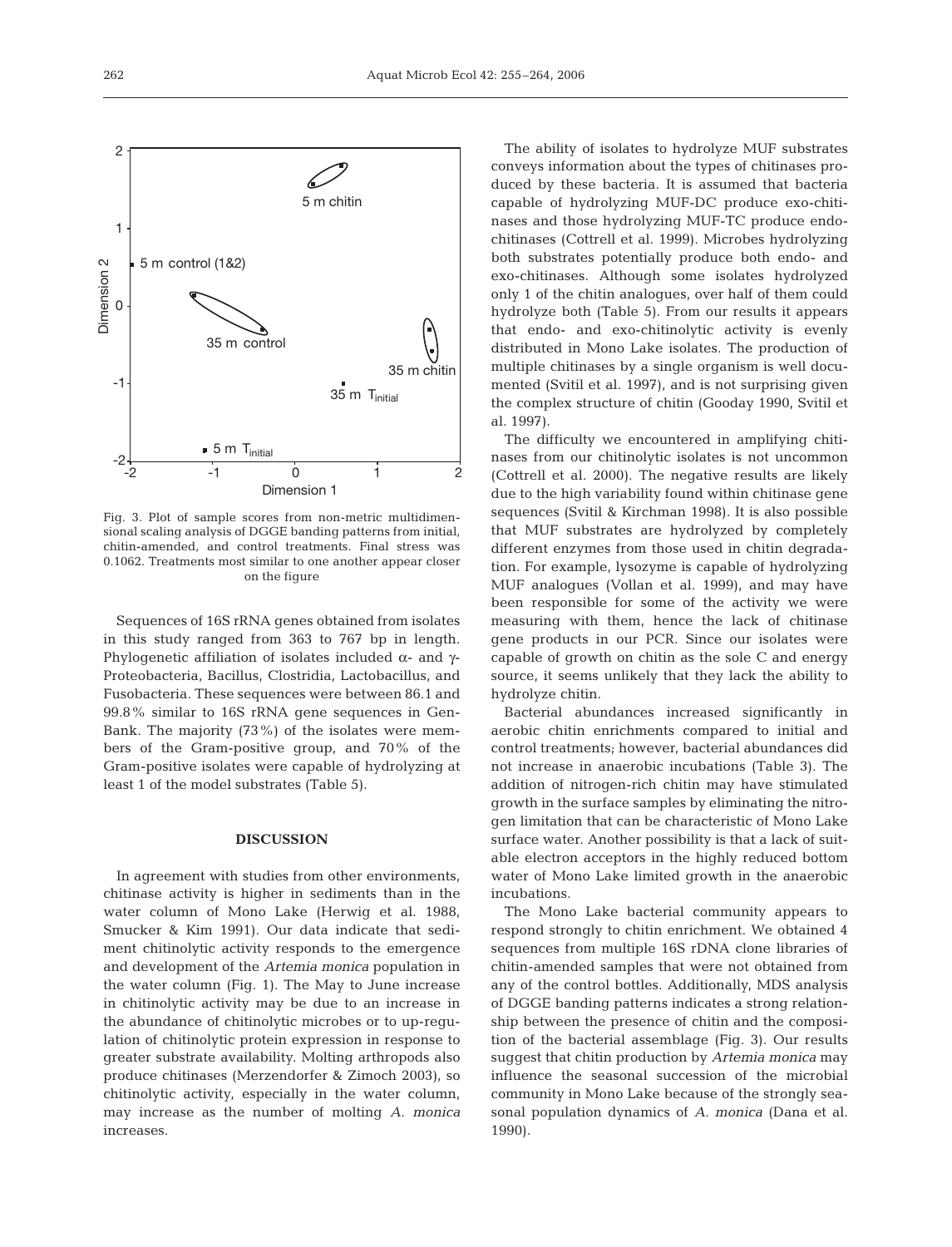We were able to obtain isolates that grew on chitin plates from a wide variety of phylogenetic groups (Table 5). The amount of phylogenetic overlap, however, between culturable chitinolytic isolates and sequences retrieved from our enrichment cultures is small. Only sequences from *Rhodobaca bogoriensis* (AF384205) and Gamma-Proteobacterium N10 (AF250323) were common to both the isolates collection and to sequences cloned from enrichment cultures. 16S rRNA gene sequences most similar to *Vibrio metschnikovii* (X74712 and X74711) were found among the isolates and in the Mono Lake exuvium clone library. While there are large differences between the phylogenetic compositions of our isolate collection and our clone libraries, the phylogenetic distribution of bacteria isolated in this study is similar to that in a study by Cottrell et al. (2000). The lack of overlap between isolate and enrichment cultures is likely a result of the difficulties encountered when trying to culture bacteria from the environment. It is likely that the bacteria we isolated on chitin plates represent only the portion of chitinolytic microbes that are easily cultured on plates. Nevertheless, these isolates are chitinolytic and will be useful for future studies of chitinases from Mono Lake and similar environments.

Many of the 16S rRNA gene sequences obtained from the enrichment cultures were quite different from any 16S sequences currently in GenBank, despite the fact that similar studies have investigated chitin degradation in other environments (Cottrell et al. 2000, Metcalfe et al. 2002). The low similarity between database sequences and ribotypes retrieved from exuvium or chitin-amended samples makes inference of the functional capabilities of these organisms virtually impossible. However, the unique association of certain ribotypes with chitin-amended treatments suggests that those organisms are important in, or associated with, chitin degradation in some way. The fact that these 'chitinophilic' sequences are all Proteobacteria is consistent with previous work, because Proteobacteria have been identified as playing an important role in chitin hydrolysis in other environments (Svitil et al. 1997, Keyhani & Roseman 1999, Cottrell et al. 2000, Howard et al. 2004). In contrast, Gram-positive ribotypes were not dominant in any of our clone libraries, despite the fact that they comprised 73% of the cultures we isolated on media that selected for chitin-degrading organisms and that the majority of the Gram-positive isolates we cultured were capable of cleaving MUF compounds. While this discrepancy may be due to PCR or DNA extraction biases, we have had no trouble extracting or amplifying DNA from Gram-positive cultures, or from environmental DNA (Humayoun et al. 2003), so it is more likely that the discrepancy results from strong selection during the isolation procedure.

Our results suggest that α- and γ-Proteobacteria and Gram-positive bacteria are active members of the chitinolytic assemblage in Mono Lake. Members of these lineages were associated with *Artemia monica* exuvia collected from Mono Lake and in chitin-amended enrichment cultures. Members of these groups have also been isolated on chitin plates and have demonstrated MUF substrate (MUF-DC and MUF-TC) hydrolysis. Our results are in agreement with studies conducted in other environments (Watanabe et al. 1990, 2003, Cottrell et al. 2000, Howard et al. 2004).

Using PCR to retrieve Family 18, Group I chitinase gene sequences from environmental DNA samples collected in Mono Lake has thus far been unsuccessful. Conservation within other groups of bacterial chitinase genes is presently too low for primer development, so we turned to other approaches to gain insight into the chitinolytic microbial community of Mono Lake. Using both culture-dependent and -independent techniques, we have been able to circumvent the difficulties inherent in primer design and PCR analysis of highly variable functional genes to characterize the chitinolytic bacterial assemblage from Mono Lake. These results will help us focus future efforts in order to study chitinolytic microbes in Mono Lake and similar environments.

*Acknowledgements.* We thank Drs. N. Bano, R. Jellison, and A. Buchan for their help with experimental design, sample collection, and manuscript review. S. Carini and S. Roll were essential members of the sample collection team. This work was supported by NSF MCB 9977886 awarded to J.T.H. and S. B. Joye.

## LITERATURE CITED

- Bano N, Hollibaugh JT (2000) Diversity and distribution of DNA sequences with affinity to ammonia-oxidizing bacteria of the beta subdivision of the class Proteobacteria in the Arctic Ocean. Appl Environ Microbiol 66:1960–1969
- Blum JS, Bindi AB, Buzzelli J, Stolz JF, Oremland RS (1998) *Bacillus arsenicoselenatis*, sp. nov., and *Bacillus selenitireducens*, sp. nov.: two haloalkaliphiles from Mono Lake, California that respire oxyanions of selenium and arsenic. Arch Microbiol 171:19–30
- Conte FP, Jellison RS, Starrett GL (1988) Nearshore and pelagic abundances of *Artemia monica* in Mono Lake, California. Hydrobiologia 158:173–181
- Cottrell MT, Moore JA, Kirchman DL (1999) Chitinases from uncultured marine microorganisms. Appl Environ Microbiol 65:2553–2557
- Cottrell MT, Wood DN, Yu LY, Kirchman DL (2000) Selected chitinase genes in cultured and uncultured marine bacteria in the alpha- and gamma-subclasses of the proteobacteria. Appl Environ Microbiol 66:1195–1201
- Dana GL, Foley CJ, Starrett GL, Perry WM, Melack JM (1988) *In situ* hatching of *Artemia monica* cysts in hypersaline Mono Lake, California. Hydrobiologia 158:183–190
- Dana GL, Jellison R, Melack JM (1990) *Artemia monica* cyst production and recruitment in Mono Lake, California, USA. Hydrobiologia 197:233–243